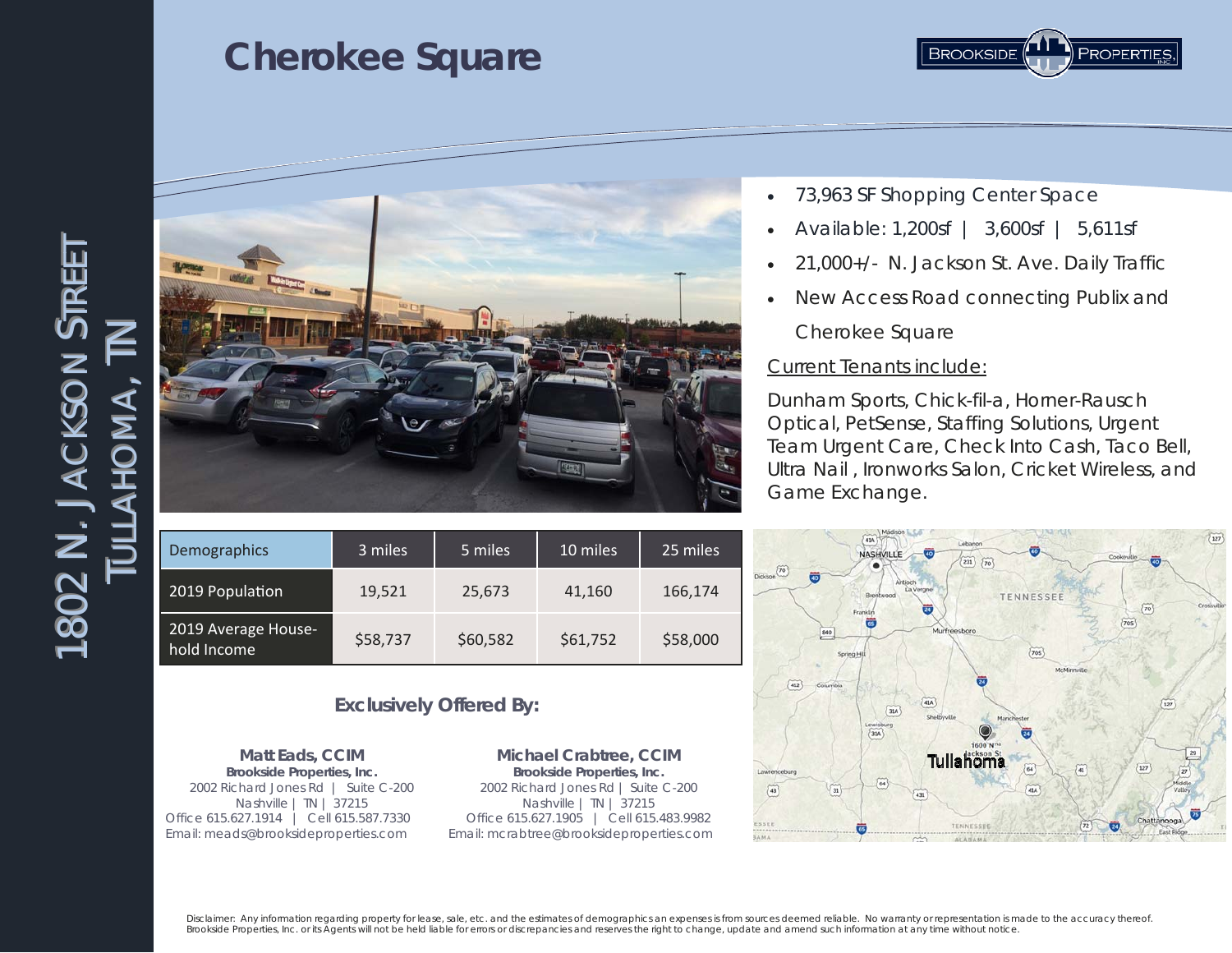



Any information regarding property for lease, sale, etc. and the estimates of demographics an expenses is from sources deemed reliable. No warranty or representation is made to the accuracy thereof. *Brookside Properties, Inc. will not be held liable for errors or discrepancies and reserves the right to change, update and amend such information at any time without notice.*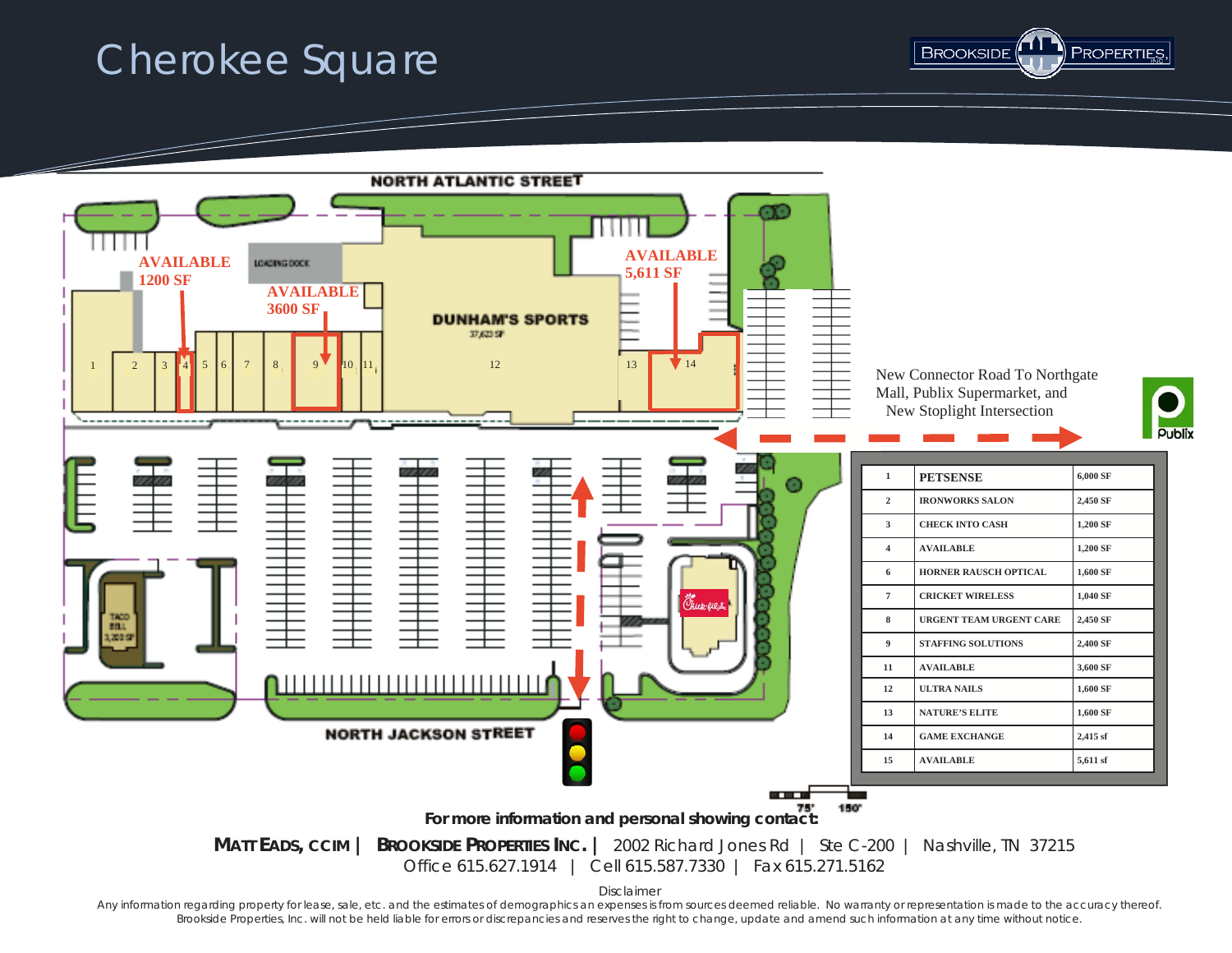

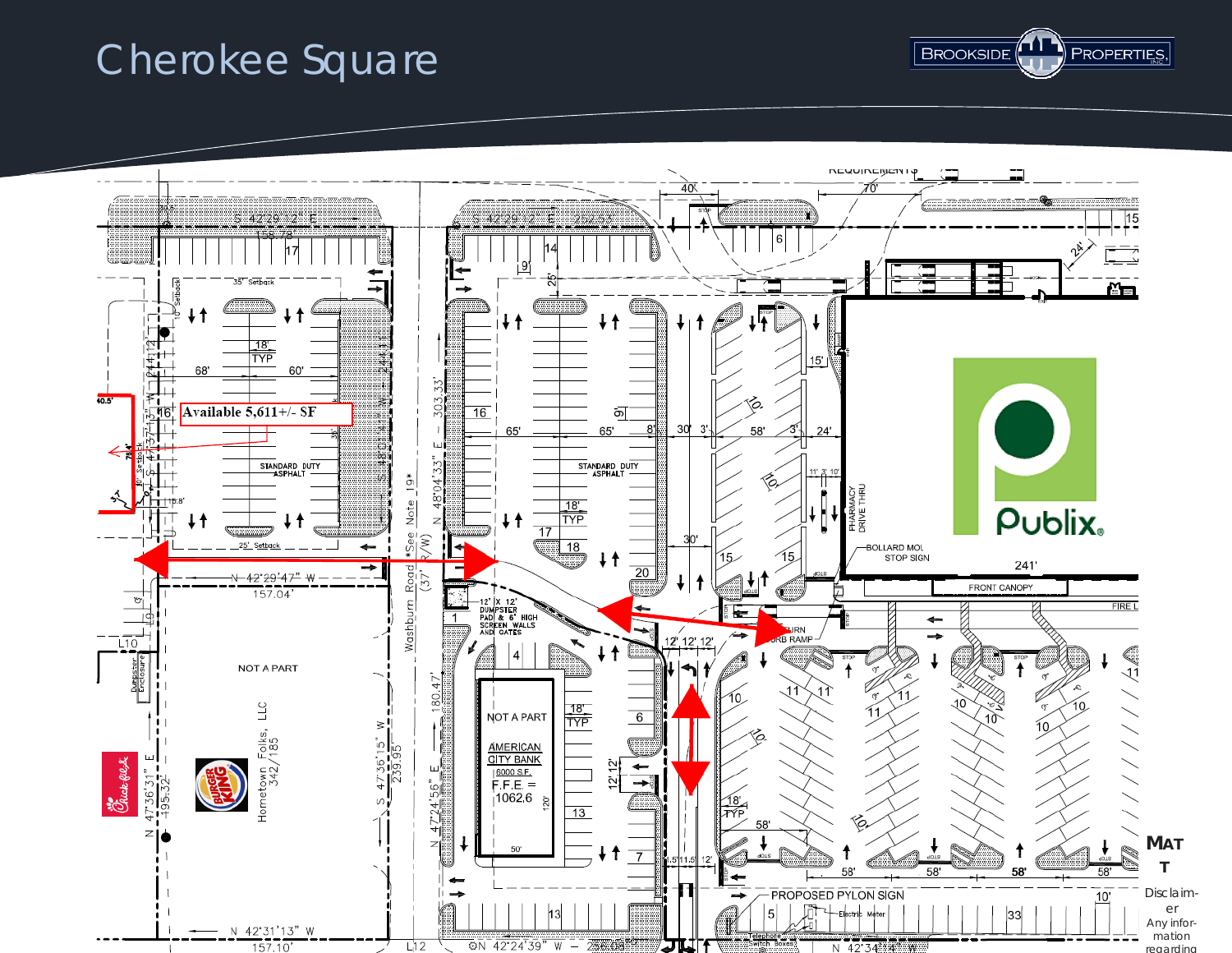



*For more information and personal showing contact:* 

**MATT EADS, CCIM | BROOKSIDE PROPERTIES INC. |** 2002 Richard Jones Rd | Ste C-200 | Nashville, TN 37215 Office 615.627.1914 | Cell 615.587.7330 | Fax 615.312.0991

*Disclaimer* 

*Any information regarding property for lease, sale, etc. and the estimates of demographics an expenses is from sources deemed reliable. No warranty or representation is made to the accuracy thereof. Brookside Properties, Inc. will not be held liable for errors or discrepancies and reserves the right to change, update and amend such information at any time without notice.*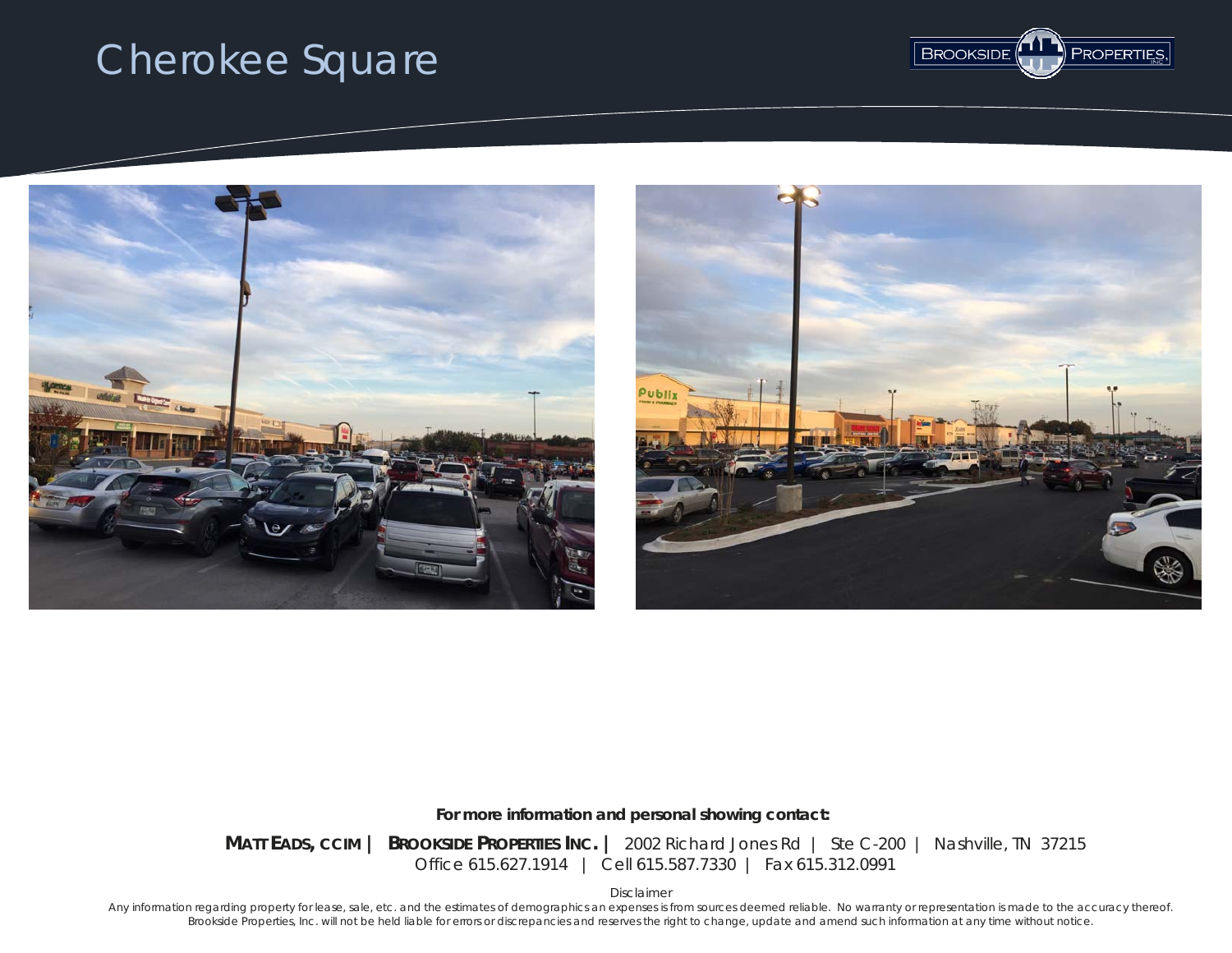

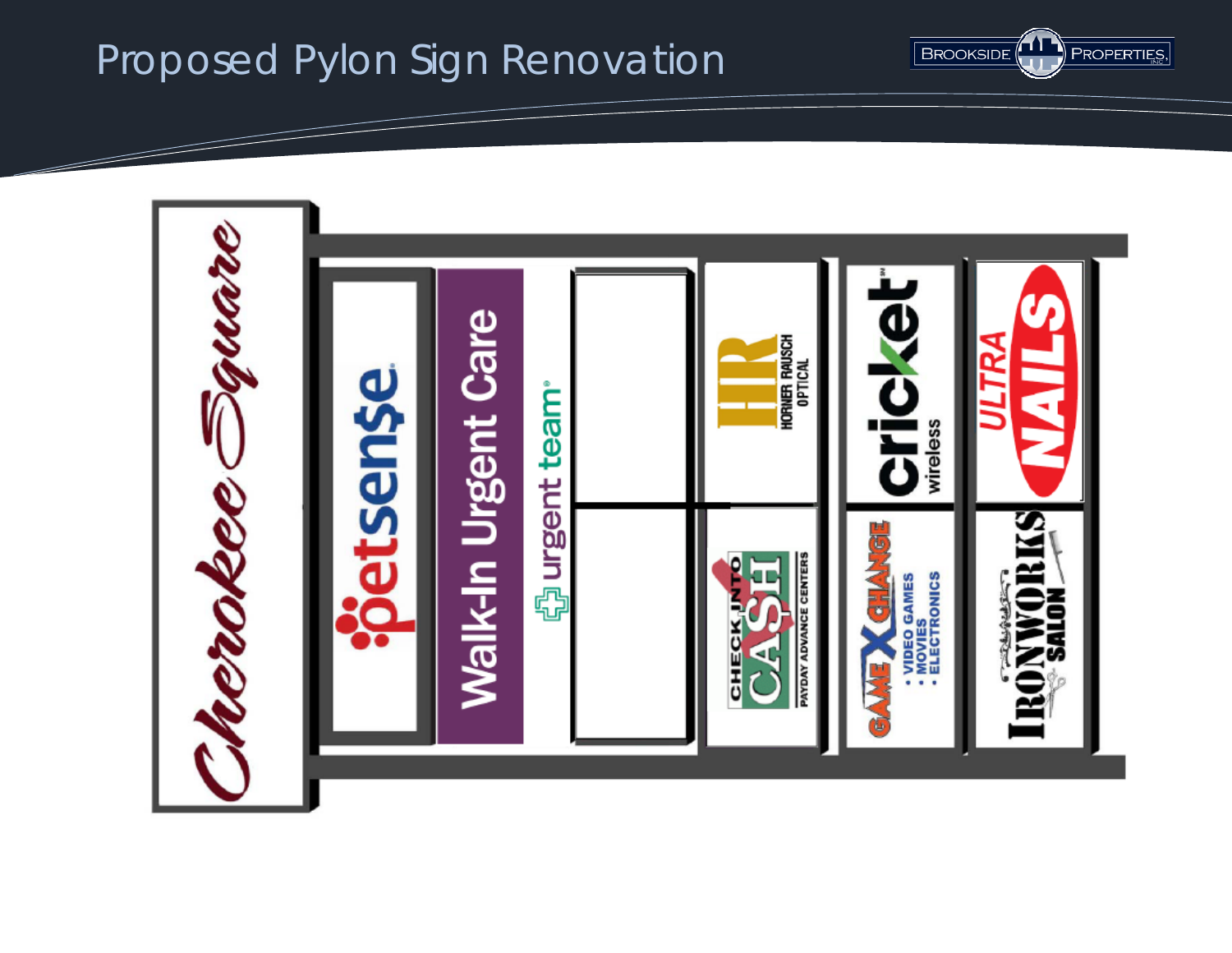# Tullahoma Major Employee Base



| <b>Market Overview</b><br><b>Major Employees Only</b><br>by county: Coffee, Franklin, Lincoln, Moore, and Warren) | 18,686<br><b>Employees</b> |        |
|-------------------------------------------------------------------------------------------------------------------|----------------------------|--------|
| Arnold's Air Force Base<br><b>Engineering Development Comple</b>                                                  | 2,500                      | Coffee |
| Kasai N.A. - Interior Auto Trim                                                                                   | 1,115                      | Coffee |
| Batesville Caskets Co., Inc.-Steel Caskets                                                                        | 452                        | Coffee |
| Great Lake Cheese-Pkg. of cheese                                                                                  | 364                        | Coffee |
| Viam (TN) LP-Auto Floor Mats                                                                                      | 354                        | Coffee |
| Cubic Transportation Systems-Auto Revenue Collection Devices                                                      | 341                        | Coffee |
| Wisco Envelopes Co., Inc.-Envelopes and Letterhead                                                                | 265                        | Coffee |
| Kirchhoff Van-Rob Manchester-Metal Stampings                                                                      | 250                        | Coffee |
| TE Connectivity-Electrical Connectors for Aircraft                                                                | 248                        | Coffee |
| Fischer, USA-Stainless steel tubing                                                                               | 170                        | Coffee |
| JSP International-Engineered Plastic Foam                                                                         | 170                        | Coffee |
| Sonoco Corporation - Custom Moulded Packaging                                                                     | 150                        | Coffee |
| Schmiede Corporation-Precision Machinery                                                                          | 140                        | Coffee |
| Coco-Cola Bottling Works-Soft Drink Bottling Services                                                             | 115                        | Coffee |
| <b>Subtotal</b>                                                                                                   | 6,634                      |        |

<u>and the second contract of the second contract of the second contract of the second contract of the second contract of the second contract of the second contract of the second contract of the second contract of the second</u>

| ATA-Government contracts                                              | 1,800 | <b>Franklin</b> |
|-----------------------------------------------------------------------|-------|-----------------|
| Nissan North America, Plant 1-Engines & trans axles                   | 1,370 | <b>Franklin</b> |
| <b>Yates Services-Automotive</b>                                      | 1,022 | Franklin        |
| Tepro, Inc.-Automotive weather-strips                                 | 540   | Franklin        |
| Nissan North America, Plant 2-Infiniti & Mercedes power<br>trains     | 274   | <b>Franklin</b> |
| Baxter Enterprises LLC-Plastic injection molded products              | 216   | Franklin        |
| CST Storage-Welded storage tanks                                      | 145   | <b>Franklin</b> |
| <b>Subtotal</b>                                                       | 5,367 |                 |
|                                                                       |       |                 |
| Goodman Company, LP-Air Conditioners & Furnaces                       | 1,800 | Lincoln         |
| Frito Lay, Inc.-Snack Foods                                           | 725   | Lincoln         |
| TMD (Toledo Molding & Die) — Automotive plastics                      | 248   | Lincoln         |
| Franke Foodservice Systems, Inc.-Stainless Steel Kitchen<br>Equipment | 200   | Lincoln         |
| <b>Subtotal</b>                                                       | 2,973 |                 |
|                                                                       |       |                 |
| Jack Daniel's Distillery Whiskey                                      | 450   | Moore           |
| <b>Subtotal</b>                                                       | 450   |                 |
|                                                                       |       |                 |
| *Yorozu-Metal Stamping                                                | 1,600 | Warren          |
| Bridgestone Radial-truck & bus tires                                  | 1,125 | Warren          |
| Jarden Con.-Pet & human hair clippers                                 | 296   | Warren          |
| Morrison Industries-Welding & Fabrication                             | 136   | Warren          |
| Cumberland Lumber-Hardwood strip flooring                             | 105   | Warren          |
| <b>Subtotal</b>                                                       | 3,262 |                 |
|                                                                       |       |                 |